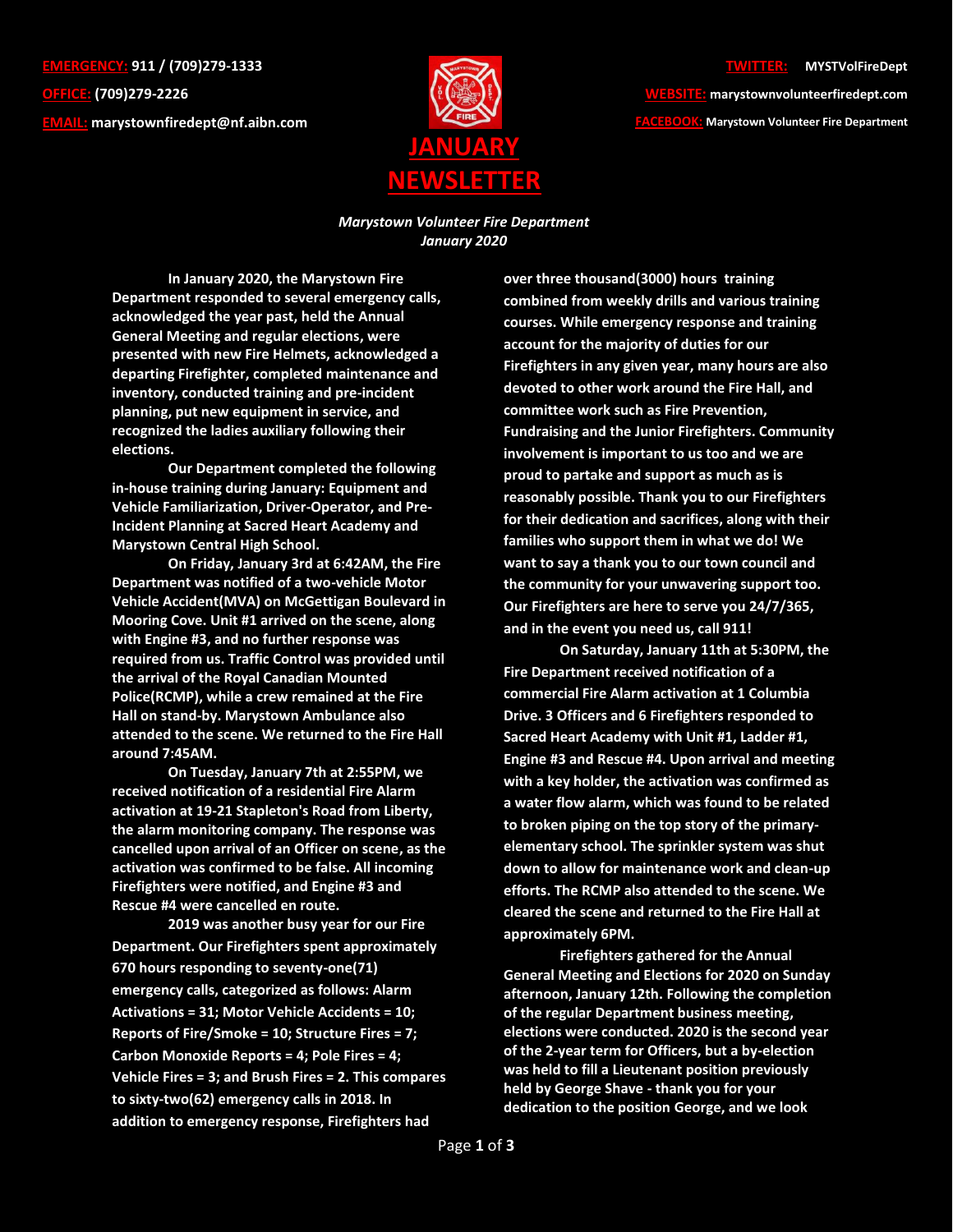**forward to continuing to serve with you. Jordan Hannam was elected into the position and joins fellow Officers, Fire Chief Alex Coady, Assistant Fire Chief Justin Nolan, Captains Wayde Clarke and Justin Bolt, and Lieutenant Arthur Allen. The election of the Executive, Committee Chairpersons and Liaison is outlined below: Fire Department Chairperson - Justin Green, Treasurer/Firefighter Assistance - Terry Price, Secretary/Public Relations/Policy and Changes - Justin Bolt, Fire Prevention/Family Events - Jordan Hannam, Social Room/Firefighters Banquet - Mark Coady, Fire Hall and Training Grounds - Rodney Nolan, Muscular Dystrophy - Walter Vallis, Fundraising - Richard Nolan, Heritage - Jerry Hanrahan, Junior Firefighters - Paul Snook, and Liaison for the Firefighters - Terry Mallay. Congratulations to all members who have accepted new positions or are returning to positions they held previously, and thank you to those who have previously served with commitment and dedication to an elected position(s). We look forward to serving you, the public, again this year!**

**Following our Annual General Meeting, the Fire Wrens dropped by to present us with new fire helmets which were purchased from their annual donation in 2019. The new fire helmets, which also have built-in track lighting, replace a critical piece of aging Personal Protective Equipment(PPE) for our Firefighters. In addition to the new PPE, there will be a couple of changes. Lieutenants will now wear red with the Captains, and Firefighters will wear yellow. The change from black to yellow helmets for the Firefighters will increase visibility of Firefighters on incident scenes too. Thank you to our ladies auxiliary for your tremendous support, as always!**

**Thank you to Gage Gillingham for his service to our Department and the community, as work commitments take him away at this time. We wish him all the best in his future endeavours!**

**On Tuesday, January 14th at 11:48AM, we received notification of a commercial Fire Alarm activation at 1 Columbia Drive. Fire Chief Coady arrived at Sacred Heart Academy in Unit #1 just moments after the activation, and confirmed the activation to be a false alarm due to repair work from the incident on Saturday. Engine #3, Rescue #4 and all incoming Firefighters were notified and the response was cancelled.**

**On Saturday, January 18th at 12:57PM, we were notified of a two-vehicle Motor Vehicle Accident(MVA) by 36 Marine Drive. 4 Officers and 10 Firefighters responded to the scene with Ladder #1 and Rescue #4, while Engine #3 was on stand-by. Upon arrival, it was determined that extrication** 

**was not required, but our crew assisted Marystown Ambulance personnel and helped the RCMP with traffic control. We returned to the Fire Hall around 1:20PM.**

**On Monday, January 20th at 2:01PM, we received notification from 911 regarding a twovehicle MVA on Creston Boulevard. Upon arrival of an Officer on scene, it was confirmed that Fire Department response was not required and all incoming Firefighters were cancelled.**

**We recently placed a powered window saw kit in service for in town MVA responses, and another will be put in service soon for out-of-town responses. The equipment will allow us to be more efficient when removing glass is required during an accident response. Thank you to the public for the continued support of our fundraising activities, which make purchases such as this possible!**

**On Friday, January 24th at 1:24PM, we were notified of a 2-vehice MVA on Route 210 - The Grand Bank Highway. 3 Officers and 4 Firefighters responded to the scene with Unit #1, Engine #3 and Mobile #5, while a crew remained on stand-by in town. Extrication was required on one vehicle to remove a patient, and we also assisted Marystown Ambulance personnel who took all involved to the Burin Peninsula Health Care Center(BPHCC). The Winterland Fire Department and the RCMP also attended to the scene. We returned to the Fire Hall around 2:20PM. Great collective effort by all responding agencies!**

**Our ladies auxiliary, the Fire Wrens, met on Sunday, January 26th for their Annual General Meeting and Elections for 2020. Congratulations to the Fire Wrens Executive for the current year: President - Victoria Bolt, Vice-President - Makaila Farrell, Secretary - Stephanie Keating, Treasurer - Geraldine Martin, Public Relations - Jennifer Shave, and Liaison - Peggy Clarke. Wrens members also include Nicole Keating, Kyla Nolan, Jessica Vallis, Jennifer Burke-Nordby, Audrey Mallay and Beth Anne Emmink. We look forward to working with all of you and thank you for your awesome support to our Department year after year! Check out the Fire Wrens website page, under the About tab on our website, for their history and more. They're also on Facebook - Marystown Fire Wrens and Twitter - @MYSTFireWrens!**

**Did you know the Marystown Volunteer Fire Department has a Heritage Museum? The Gerard J. Kelly Memorial Firefighters Heritage Museum is located at the rear of the Fire Hall on McGettigan Boulevard. Under the direction of Chairperson Jerry Hanrahan, the Heritage Committee preserves the heritage of our Fire Department and provides a showcase of the past.**